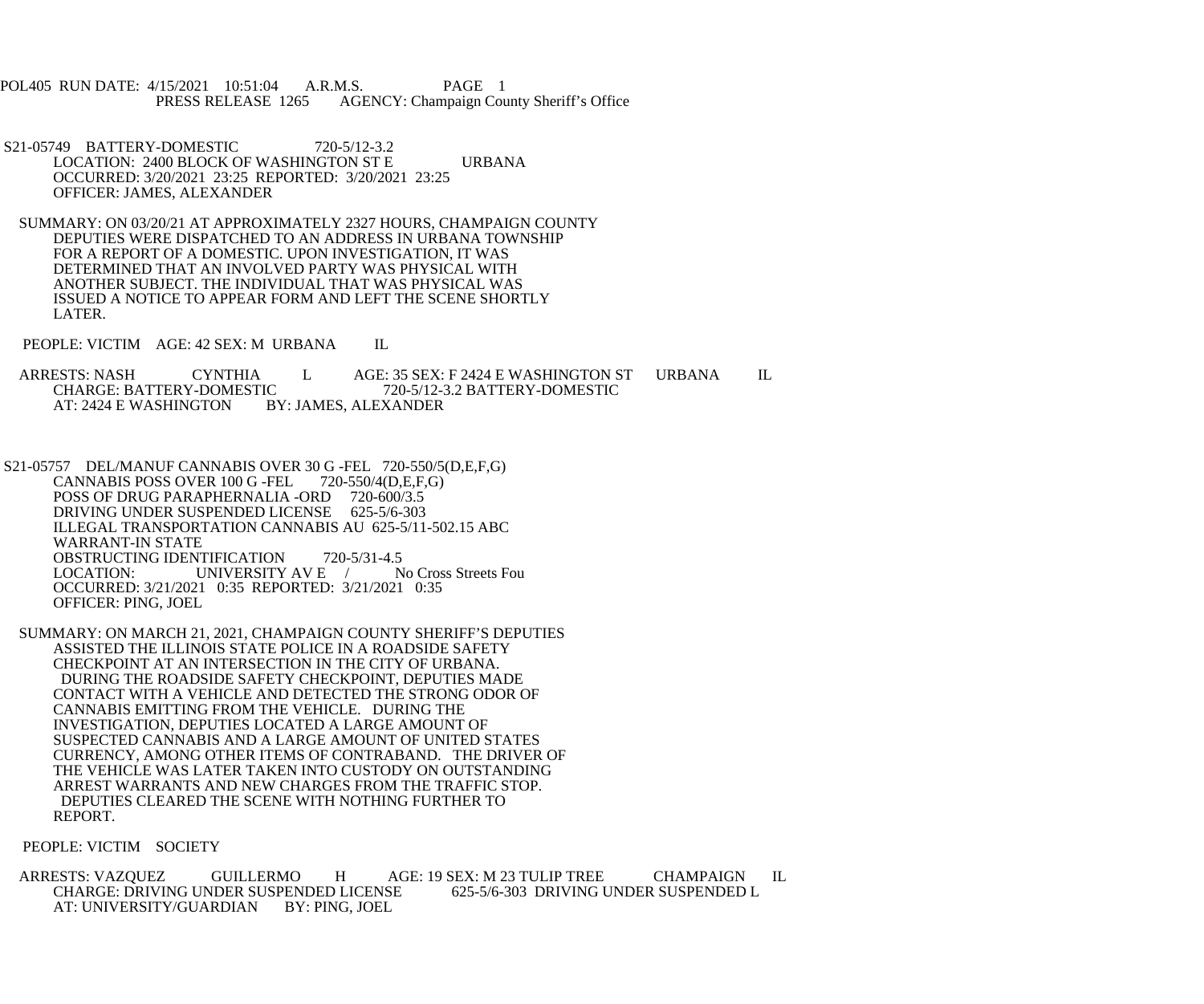POL405 RUN DATE: 4/15/2021 10:51:04 A.R.M.S. PAGE 2<br>PRESS RELEASE 1265 AGENCY: Champaign Cou Press AGENCY: Champaign County Sheriff's Office<br>
H AGE: 19 SEX: M 23 TULIP TREE CH VAZQUEZ GUILLERMO H AGE: 19 SEX: M 23 TULIP TREE CHAMPAIGN IL<br>CHARGE: ILLEGAL TRANSPORTATION CANNABIS AU 625-5/11-502 ILLEGAL TRANSPORTATION CA CHARGE: ILLEGAL TRANSPORTATION CANNABIS AU<br>AT: UNIVERSITY/GUARDIAN BY: PING. JOEL AT: UNIVERSITY/GUARDIAN<br>VAZOUEZ GUILLERMO H AGE: 19 SEX: M 23 TULIP TREE CHAMPAIGN IL<br>S OVER 30 G -FEL 720-550/5(D. DEL/MANUF CANNABIS OVER 3 CHARGE: DEL/MANUF CANNABIS OVER 30 G -FEL<br>AT: UNIVERSITY/GUARDIAN BY: PING, JOEL AT: UNIVERSITY/GUARDIAN BY:<br>VAZQUEZ GUILLERMO H AGE: 19 SEX: M 23 TULIP TREE CHAMPAIGN IL<br>EL 720-550/4(D, CANNABIS POSS OVER 100 G CHARGE: CANNABIS POSS OVER 100 G -FEL<br>AT: UNIVERSITY/GUARDIAN BY: PING, JOEL AT: UNIVERSITY/GUARDIAN BY: PING, JOEL H AGE: 19 SEX: M 23 TULIP TREE CHAMPAIGN IL<br>IERNALIA -ORD 720-600/3.5 POSS OF DRUG PARAPHERNALI CHARGE: POSS OF DRUG PARAPHERNALIA -ORD<br>AT: UNIVERSITY/GUARDIAN BY: PING. JOEL AT: UNIVERSITY/GUARDIAN BY:<br>VAZQUEZ GUILLERMO H VAZQUEZ GUILLERMO H AGE: 19 SEX: M 23 TULIP TREE CHAMPAIGN IL CHARGE: WARRANT-IN STATE WARRANT WARRANT-IN STATE<br>BY: PING. JOEL AT: UNIVERSITY/GUARDIAN VAZQUEZ GUILLERMO H AGE: 19 SEX: M 23 TULIP TREE CHAMPAIGN IL CHARGE: WARRANT-IN STATE WARRANY WARRANT-IN STATE<br>BY: PING, JOEL AT: UNIVERSITY/GUARDIAN BY:<br>VAZQUEZ GUILLERMO H VAZQUEZ GUILLERMO H AGE: 19 SEX: M 23 TULIP TREE CHAMPAIGN IL CHARGE: WARRANT WARRANT WARRANT-IN STATE WARRANT WARRANT-IN STATE<br>BY: PING. JOEL AT: UNIVERSITY/GUARDIAN<br>VAZOUEZ GUILLERMO VAZQUEZ GUILLERMO H AGE: 19 SEX: M 23 TULIP TREE CHAMPAIGN IL CHARGE: WARRANT WARRANT WARRANT-IN STATE WARRANT WARRANT-IN STATE<br>BY: PING, JOEL AT: UNIVERSITY/GUARDIAN

S21-05779 BATTERY-DOMESTIC 720-5/12-3.2<br>LOCATION: SCOTTSWOOD DR **E NEVADA ST/E OREGON**  OCCURRED: 3/21/2020 14:30 REPORTED: 3/21/2021 14:30 OFFICER: SELLEK, KYLE

 SUMMARY: DEPUTIES RESPONDED TO THE 700 BLOCK OF S. SCOTTSWOOD DR., URT, REFERENCE THE REPORT OF A DOMESTIC DISPUTE. PARTIES WERE SEPARATED WITHOUT INCIDENT.

 OFFENDER AGE: 19 SEX: M OFFENDER AGE: 20 SEX: F VICTIM AGE: 19 SEX: M URBANA IL<br>VICTIM AGE: 20 SEX: F URBANA IL VICTIM AGE: 20 SEX: F URBANA

S21-05812 BATTERY-DOMESTIC 720-5/12-3.2<br>LOCATION: MCLEAN ST / MI MIDDLETOWN DR, N PRA OCCURRED: 3/21/2021 23:08 REPORTED: 3/21/2021 23:09 OFFICER: JAMES, ALEXANDER

SUMMARY: ON 03/22/21 AT APPROXIMATELY 2309 HOURS, CHAMPAIGN COUNTY